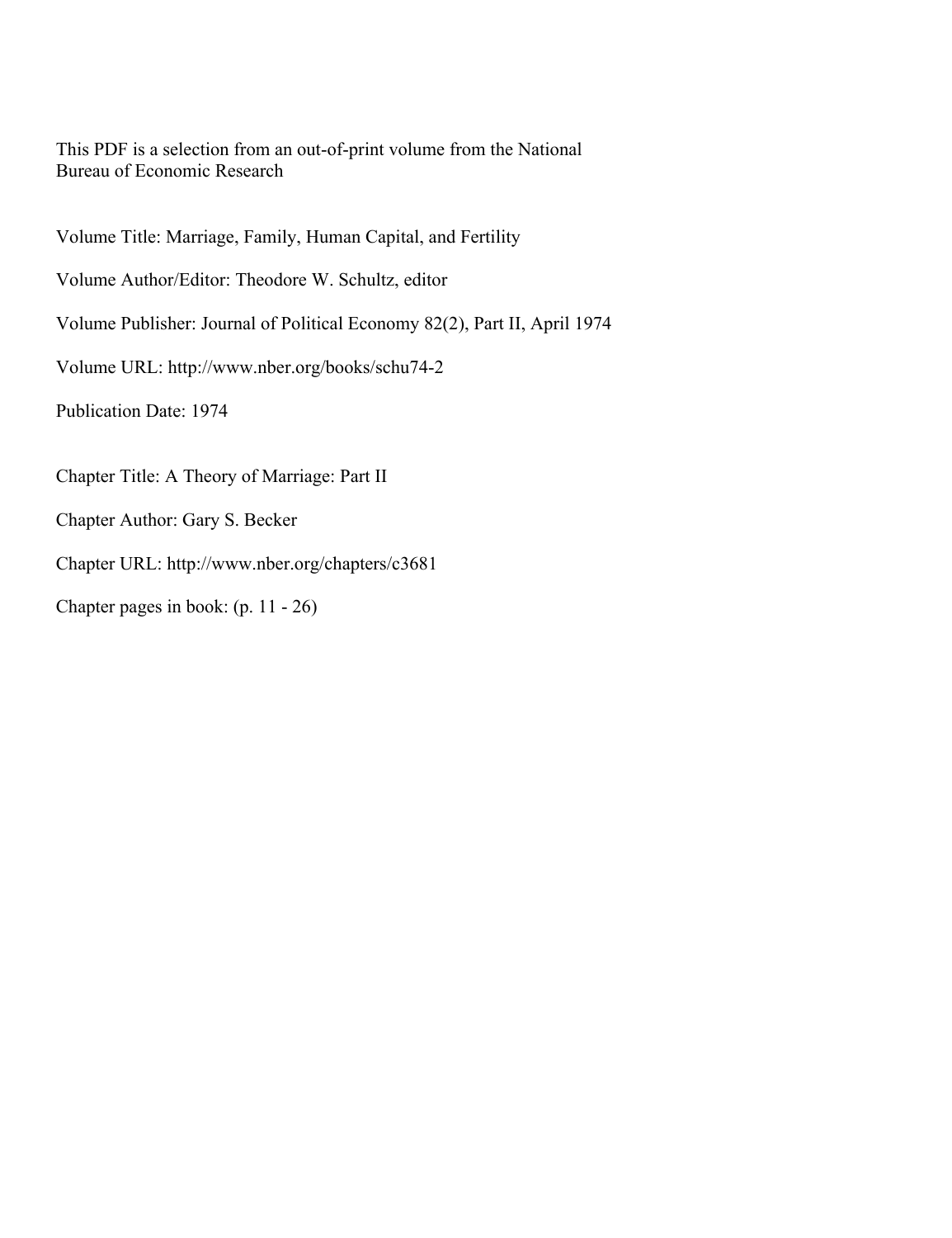# A Theory of Marriage: Part II

# Gary S. Becker

University of Chicago and National Bureau of Economic Research

# 1. Introduction

In "A Theory of Marriage: Part I," published in the July/August 1973 Journal of Political Economy, I presented an analysis of the "marriage market." This paper extends the analysis in that paper to include caring between mates, polygamous marital arrangements, genetic selection related to assortive mating, and separation, divorce, and remarriage. Its purpose is both to enrich the discussion in Part I and to show the power of this approach in handling different kinds of marital behavior.

In Part I (1973). I offered a simplified model of marriage that relies on two basic assumptions: (1) each person tries to find a mate who maximizes his or her well-being, with well-being measured by the consumption of household-produced commodities, and (2) the "marriage market" is assumed to be in equilibrium, in the sense that no person could change mates and become better off. I argued that the gain from marriage compared to remaining single for any two persons is positively related to their incomes, the relative difference in their wage rates, and the level of nonmarket-productivity-augmenting variables, such as education or beauty.

The optimal association between mates with respect to different traits, such as ability, education, race, income, and height, was analyzed. I showed that positive associations, matings of likes, are usually optimal, although with respect to some traits mating of unlikes is optimal, for example, with wage rates. The division of the total "output" produced

I am indebted for helpful comments to Isaac Ehrlich, Robert T. Michael, Richard Posner, T. W. Schultz, George J. Stigler, and members of the Workshop in Applications of Economics at the University of Chicago. This research has been supported by a grant from the Ford Foundation to the National Bureau of Economic Research for the study of the economics of population. This paper is not an official NBER publication, since it has not been reviewed by the NBER Board of Directors.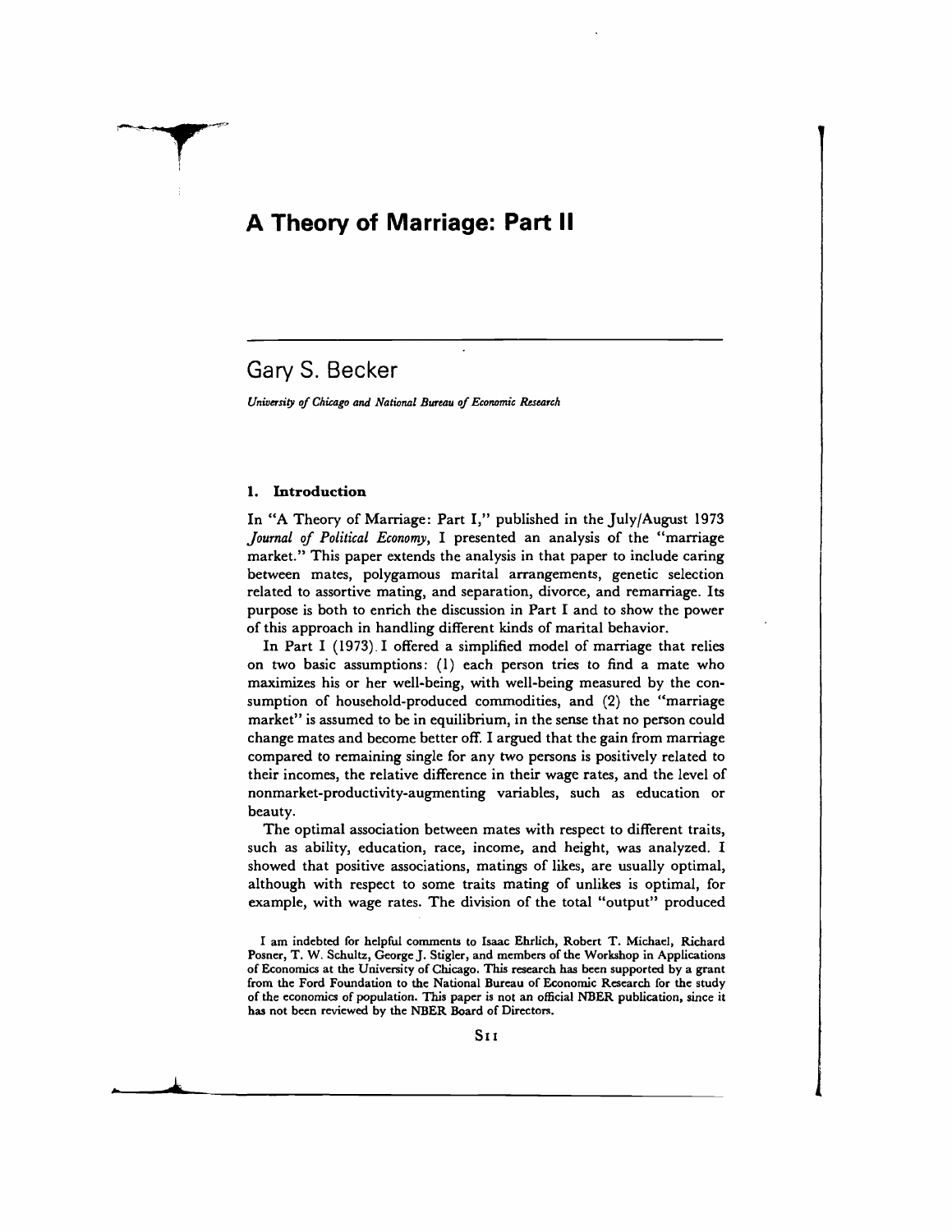by mates is not assumed to be given a priori, but is determined by the nature of the marriage-market equilibrium.

The simplified analyses in Part I have now been extended in several directions. The effect of "love" and caring between mates on the nature of equilibrium in the marriage market is considered. Polygamy is discussed, and especially the relation between its incidence and the degree of inequality among men and the inequality in the number of men and women. The implications of different sorting patterns for inequality in family resources and genetic natural selection are explored. The assumption of complete information about all potential mates is dropped and I consider the search for information through dating, coeducational schools, "trial" marriages, and other ways. This search is put in a lifecycle context that includes marriage, having children, sometimes separation and divorce, remarriage, and so forth.

# 2. Love, Caring, and Marriage

In Part I, I ignored "love," that cause of marriage glorified in the American culture. At an abstract level, love and other emotional attachments, such as sexual activity or frequent close contact with a particular person, can be considered particular nonmarketable household commodities, and nothing much need be added to the analysis, in the earlier paper, of the demand for commodities. That is, if an important set of commodities produced by households results from "love," the sorting of mates that maximizes total commodity output over all marriages is partly determined by the sorting that maximizes the output of these commodities. The whole discussion in Part I (1973) would continue to be relevant.

There is a considerable literature on the effect of different variables such as personality, physical appearance, education, or intelligence, on the likelihood of different persons loving each other. Since I do not have anything to add to the explanation of whether or why one person would love another, my discussion concentrates on some effects of love on marriage. In particular, since loving someone usually involves caring about what happens to him or her, $<sup>1</sup>$  I concentrate on working out several</sup> implications, for marriage, of "caring."

An inclusive measure of "what happens" is given by the level of commodity consumption, and the natural way for an economist to measure "caring" is through the utility function.<sup>2</sup> That is, if M cares about F, M's utility would depend on the commodity consumption of F as well as on his own; graphically, M's indifference curves in figure 1 are negatively

<sup>&</sup>lt;sup>1</sup> The Random House Dictionary of the English Language includes in its definitions of love, "affectionate concern for the well-being of others," and "the profoundly tender or passionate affection for a person of the opposite sex."

<sup>2</sup> This formulation is taken from my paper, "A Theory of Social Interactions" (1969).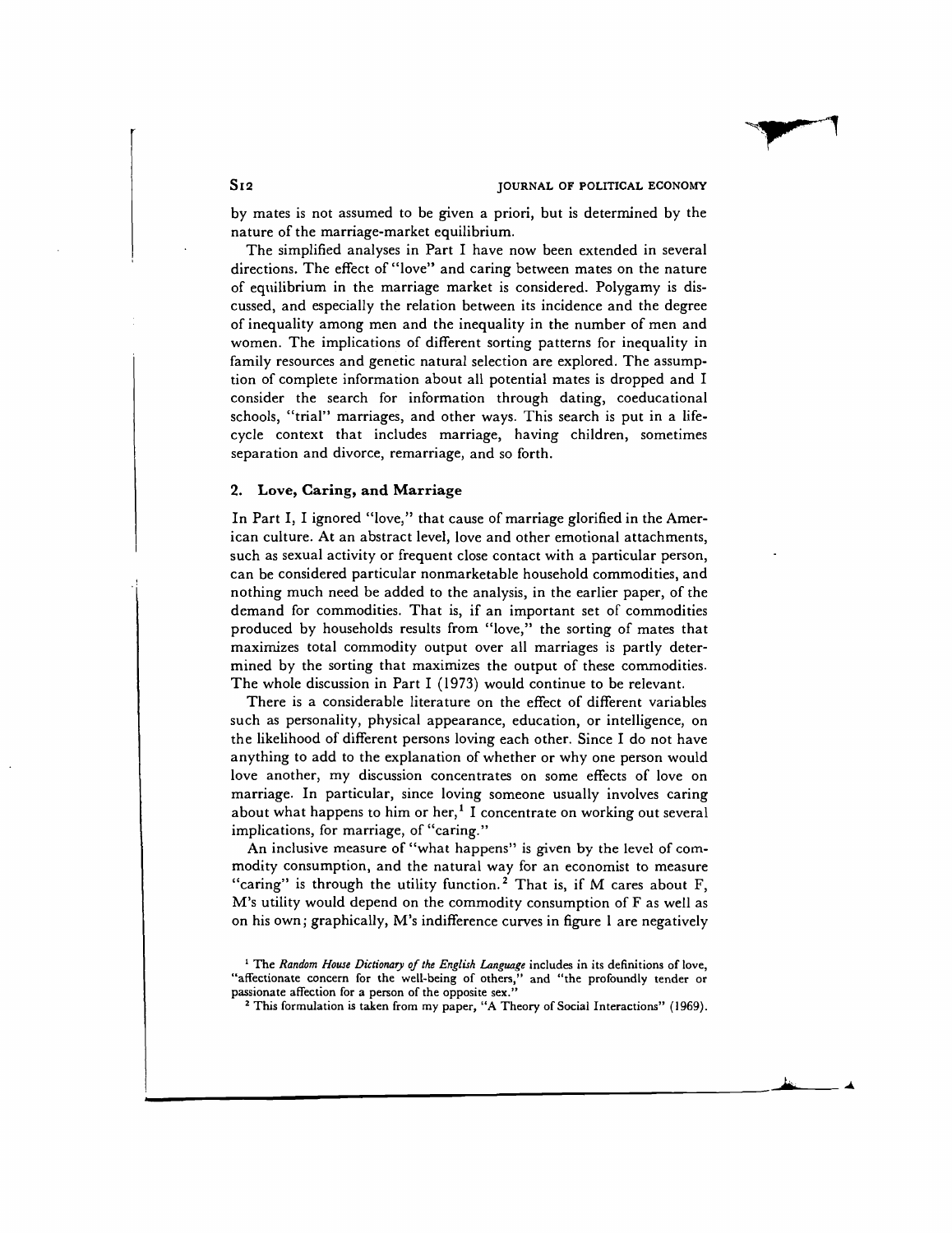

inclined with respect to  $Z_m$  and  $Z_f$ , the commodities consumed by M and F respectively.3 If M cared as much about F as about himself (I call this "full" caring), the slopes of all the indifference curves would equal unity (in absolute value) along the  $45^{\circ}$  line;<sup>4</sup> if he cared more about himself, the slopes would exceed unity, and conversely if he cared more about F.

Point  $c$  in figure 1 represents the allocation of commodities to M and F that is determined by equilibrium in the marriage market. Only if M were married to F could he transfer commodities to F, since household commodities are transferable within but not between households. If the terms of transfer are measured by the line  $AB$ , he moves along  $AB$  to point  $e$ : he transfers  $cd$  and  $F$  receives  $de$ . Presumably commodities can be transferred within a household without loss, so that  $AB$  would have a slope of unity. Then the equilibrium position after the transfer would be on the

<sup>3</sup> Since there is only a single aggregate commodity, saying that M's utility depends on F's consumption is equivalent to saying that M's utility depends on F's utility (assuming that F does not care about M). If many commodities  $Z_1, \ldots, Z_q$ , were consumed, M's utility would depend on F's utility if  $U^m = U^m[Z_{1m}, \ldots, Z_{qm}, g(Z_{1f}, \ldots, Z_{qf})]$ where g describes the indifference surface of F. Hence  $(\partial U^m/\partial Z_{ij})/(\partial U^m/\partial Z_{jj}) =$  $(\partial g/\partial Z_{if})/(\partial g/\partial Z_{if})$ ; this ratio is F's marginal rate of substitution between  $Z_i$  and  $Z_i$ .

<sup>4</sup> "Full" caring might also imply that the indifference curves were straight lines with a slope of unity, that  $Z_f$  was a perfect substitute for  $Z_m$ .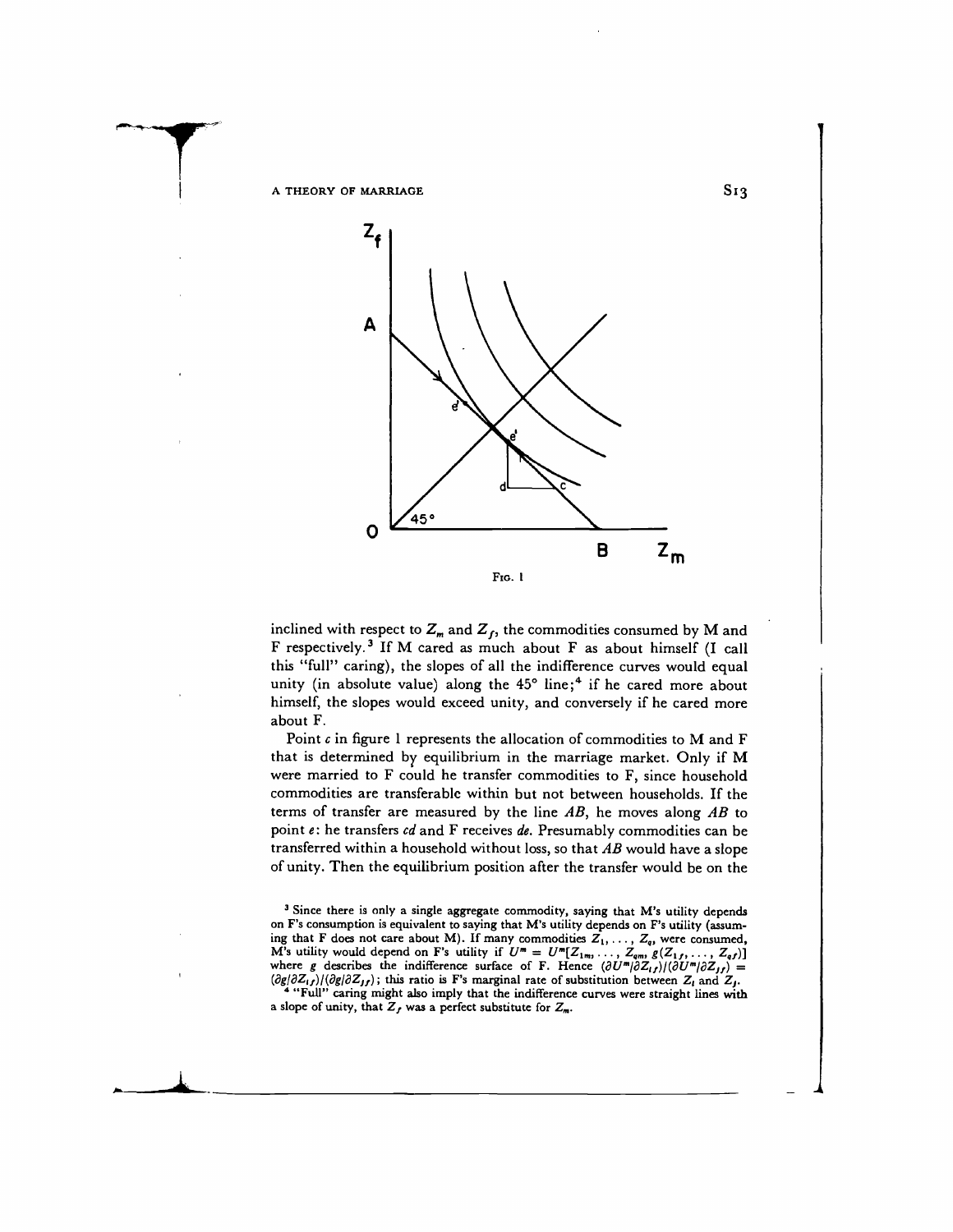45° line with full caring, and to the right of this line if M preferred his own consumption to F's.

Most people no doubt find the concept of a market allocation of commodities to beloved mates strange and unrealistic. And, as we have seen, caring can strikingly modify the market allocation between married persons. For example, the final allocation (point  $e$ ) after the transfer from M to F has more equal shares than does the market allocation (point  $c$ ).<sup>5</sup> Moreover, if F also cared about M, she would modify the market allocation by transferring resources to M from anywhere in the interval  $Ae'$  until she reached a point  $e'$ , <sup>6</sup> generally to the left of  $e$ . The market completely determines the division of output only in the interval  $e'e$ : positions in  $Be$ are modified to  $e$ , and those in  $Ae'$  are modified to  $e'$ . Furthermore, if each fully cares for the other, points  $e$  and  $e'$  are identical and on the 45° line. Then the total amount produced by M and F would be shared equally, regardless of the market-determined division. This concept of caring between married persons, therefore, does imply sharing—equal sharing when the caring is full and mutual—and is thus consistent with the popular belief that persons in love "share."

Sharing implies that changes in the sex ratio or other variables considered in section 4 of Part I (1973) would not modify the actual distribution of output between married M and F (unless the market-mandated distribution were in the interval ee'). This is another empirical implication of caring that can be used to determine its importance.

I indicated in the earlier paper that total income would be less than total output in a marriage if resources were spent "policing" the marketmandated division of output, whereas total income would exceed total output if some output were a "family" commodity, that is, were consumed by both mates. Caring raises total income relative to total output both by reducing policing costs and by increasing the importance of family commodities.

Consider first the effect of caring on policing costs. "Policing" reduces the probability that a mate shirks duties or appropriates more output than is mandated by the equilibrium in the marriage market.<sup>7</sup> Caring reduces the need for policing: M's incentive to "steal" from his mate F is weaker if M cares about F because a reduction in F's consumption also lowers M's utility. Indeed, caring often completely eliminates the incentive to "steal" and thus the need to police. Thus, at point  $e$  in the figure, M has no incentive to "steal" from F because a movement to the right along  $AB$  would lower M's utility.<sup>8</sup> Therefore, if M cares about F suf-

 $<sup>5</sup>$  Provided it were in the interval  $Ae$ , M would not modify the market allocation.</sup>

 $6$  We assume that AB also gives the terms of transfer for F, and that  $e'$  is the point of tangency between AB and her indifference curves.

 $\overline{Y}$  Policing is necessary in any partnership or corporation, or, more generally, in any cooperative activity (see Becker 1971, pp. 122—23; Alchian and Demsetz 1972).

 $A^8$  A fortiori, a movement along any steeper line—the difference between AB and this line measuring the resources used up in "stealing"—would also lower M's utility.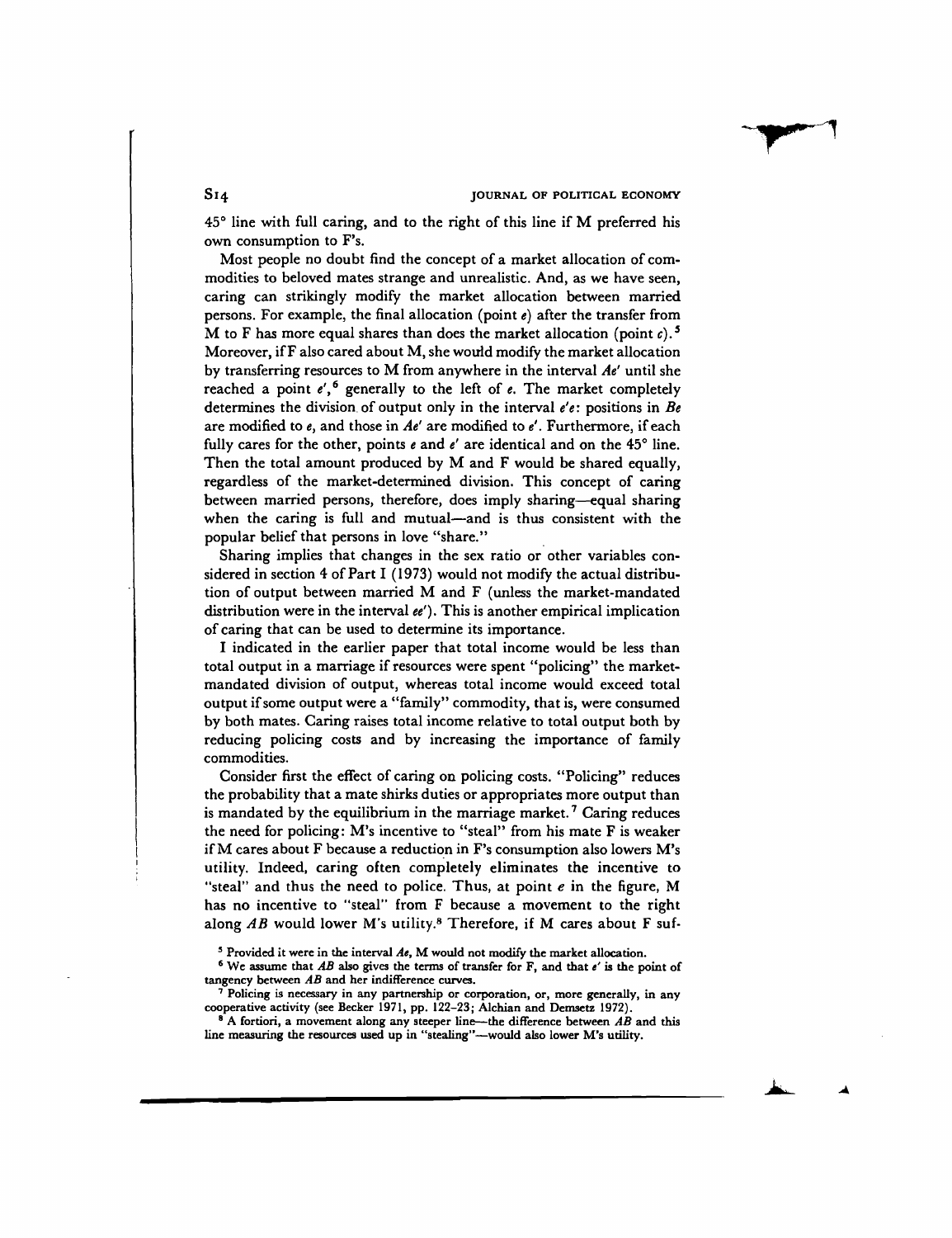#### A THEORY OF MARRIAGE SIS

ficiently to transfer commodities to her, F would not need to "police" M's consumption.9 Consequently, marriages with caring would have fewer resources spent on "policing" (via allowances or separate checking accounts?) than other marriages would.

 $M$ 's income at  $e$  exceeds his own consumption because of the utility he gets from F's consumption. Indeed, his income is the sum of his and F's consumption, and equals  $OB$  (or  $OA$ ), the output produced by M and F. Similarly, F's income exceeds her own consumption if she benefits from M's consumption.<sup>10</sup> Caring makes family income greater than family output because some output is jointly consumed. At point  $e$ , all of  $F$ 's and part of M's consumption would be jointly consumed. Since both  $e$ and  $e'$  are on the 45 $^{\circ}$  line with mutual and full caring, the combined incomes of M and F would then be double their combined output: all of M's and all of F's consumption would be jointly consumed.

Love and caring between two persons increase their chances of being married to each other in the optimal sorting. That love and caring cannot reduce these chances can be seen by assuming that they would be married to each other in the optimal sorting even if they did not love and care for each other. Then they must also be married to each other in the optimal sorting if they do love and care for each other because love raises commodity output and caring raises their total income by making part of their output a "family" commodity. Hence, their incomes when there is love and caring exceed their incomes when there is not. Consider the following matrix of outputs:

$$
\mathbf{M}_{1} \begin{bmatrix} \mathbf{F}_{1} & \mathbf{F}_{2} \\ 0 & 4 \\ 9 & 7 \\ 6 & 5, 2 \end{bmatrix} .
$$
 (1)

With no caring, this is also the matrix of total incomes,<sup>11</sup> and  $M_1F_1$  and  $M_2F_2$  would be the optimal sorting if incomes were sufficiently divisible to obtain, say, the division given in parenthesis. With mutual and full caring between  $M_1$  and  $F_1$ ,  $m'_{11}$ , the income of  $M_1$ , would equal  $8 > 3$ ,

that is determined by the slope of F's indifference curve at point e. See the formulation in section 1 of the Mathematical Appendix.

<sup>11</sup> We abstract from other kinds of "family" commodities because they can be analyzed in exactly the same way that caring is.

With mutual and full caring, neither mate would have to "police." On the other hand, if each cared more about the other than about himself (or herself), at least one of them, say M, would want to transfer resources that would not be accepted. Then F would "police" to prevent undesired transfers from M. This illustrates a rather general principle; namely, that when the degree of caring becomes sufficiently great, behavior becomes similar to that when there is no caring.<br><sup>10</sup> F's income equals the sum of her consumption and a fraction of M's consumption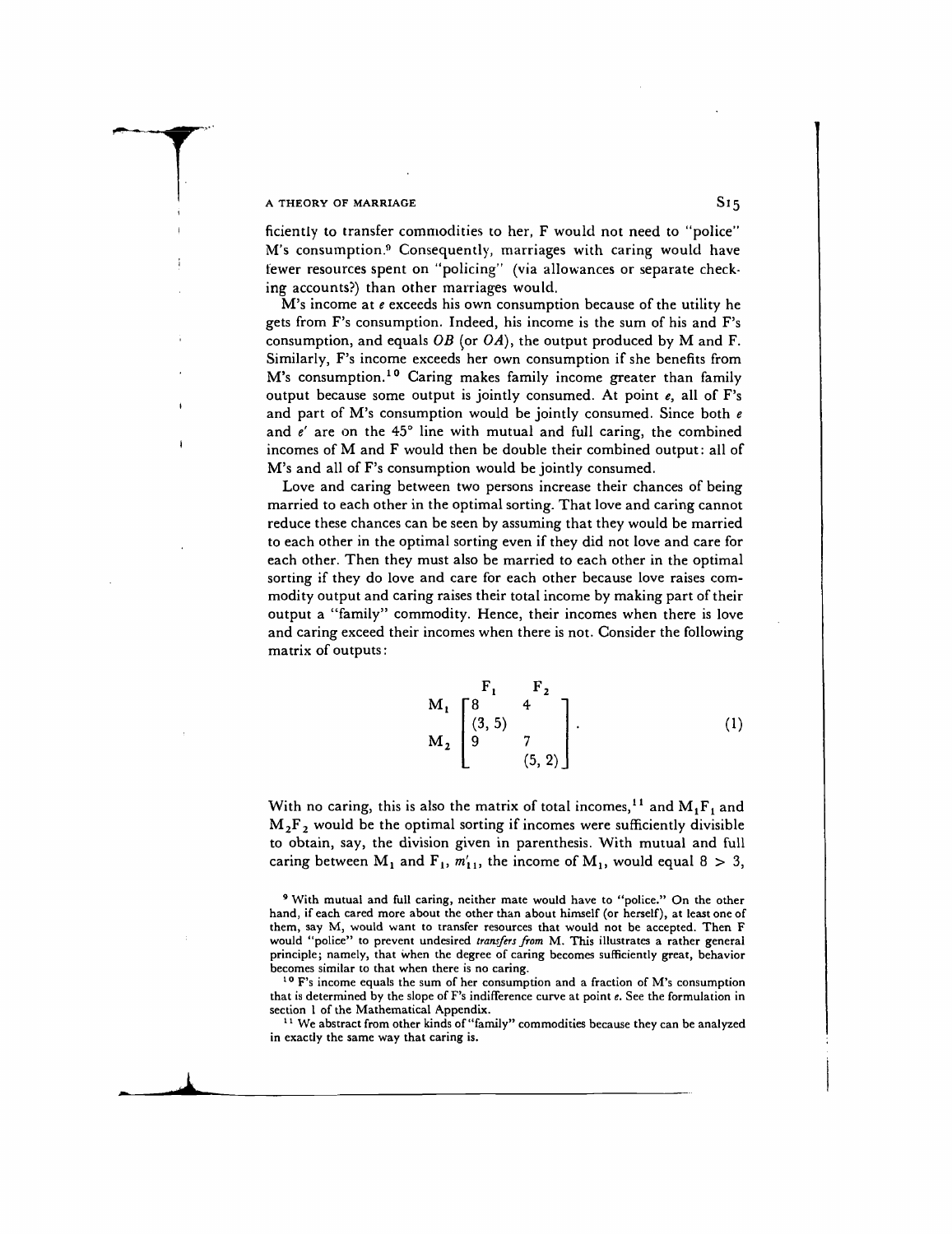and  $f'_{11}$ , the income of  $F_1$ , would equal  $8 > 5$ ;<sup>12</sup> clearly,  $M_1$  would still be married to  $F$ , in the optimal sorting.

That love and caring can bring a couple into the optimal sorting is shown by the following matrix of outputs:

$$
M_{1}\begin{bmatrix}F_{1} & F_{2} & F_{3} \ (4,6) & . & . \ 9 & 10 & 4 \ 4 & 2 & 3 & 10 \ 6 & 5 & 10 & 6 \ 7 & 2 & 3 & 10 \ 7 & 2 & 3 & 10 \ 7 & 2 & 3 & 10 \ 7 & 2 & 3 & 10 \ 7 & 2 & 3 & 10 \end{bmatrix}.
$$
 (2)

Without love and caring the optimal sorting is  $M_1F_1$ ,  $M_2F_2$ , and  $M_3F_3$ , with a set of optimal incomes given in parenthesis. If, however,  $\mathbf{M}_1$  and F<sub>2</sub> were in love and had mutual and full caring, the optimal sorting would become  $M_1F_2$ ,  $M_2F_1$ , and  $M_3F_3$  because the incomes resulting from this sorting,  $m_{12} = f_{21} = k > 6,13$  and, say,  $m_{21} = f_{21} = 4\frac{1}{2}$ , and  $m_{33} = f_{33} = 5$ , can block the sorting along the diagonal. Without love and caring the optimal sorting is  $M_1F_1$ ,  $M_2F_2$ , an<br>with a set of optimal incomes given in parenthesis. If, however,<br> $F_2$  were in love and had mutual and full caring, the optimal sorti:<br>become  $M_1F_2$ ,

Does caring per se—that is, as distinguished from love—encourage marriage: for example, couldn't  $M_1$  marry  $F_1$  even though he receives utility from  $F_2$ 's consumption, and even if he wants to transfer resources to  $F<sub>2</sub>$ ? One incentive to combine marriage and caring is that resources are more cheaply transferred within households: by assumption, commodities cannot be transferred between households, and goods and time presumably also are more readily transferred within households. Moreover, caring partly results from living together,<sup>14</sup> and some couples marry partly because they anticipate the effect of living together on their caring.

Since, therefore, caring does encourage (and is encouraged by) marriage, there is a justification for the economist's usual assumption that even a multiperson household has a single well-ordered preference function. For, if one member of a household—the "head"—cares enough about all other members to transfer resources to them, this household would act as if it maximized the "head's" preference function, even if the preferences of other members are quite different.<sup>15</sup>

Output is generally less divisible between mates in marriages with caring than in other marriages<sup>16</sup> because caring makes some output a

<sup>12</sup> The output of love raises these incomes even further.

<sup>13</sup> The difference between k and 6 measures the output of love produced by  $M_1$ and  $F_2$ .

14 So does negative caring or "hatred." A significani fraction of all murders and assaults involve members of the same household (see Ehrlich 1970).

<sup>15</sup> For a proof, see section 1 of the Appendix; further discussions can be found in Becker (1969).

16 See the proof in section 2 of the Appendix.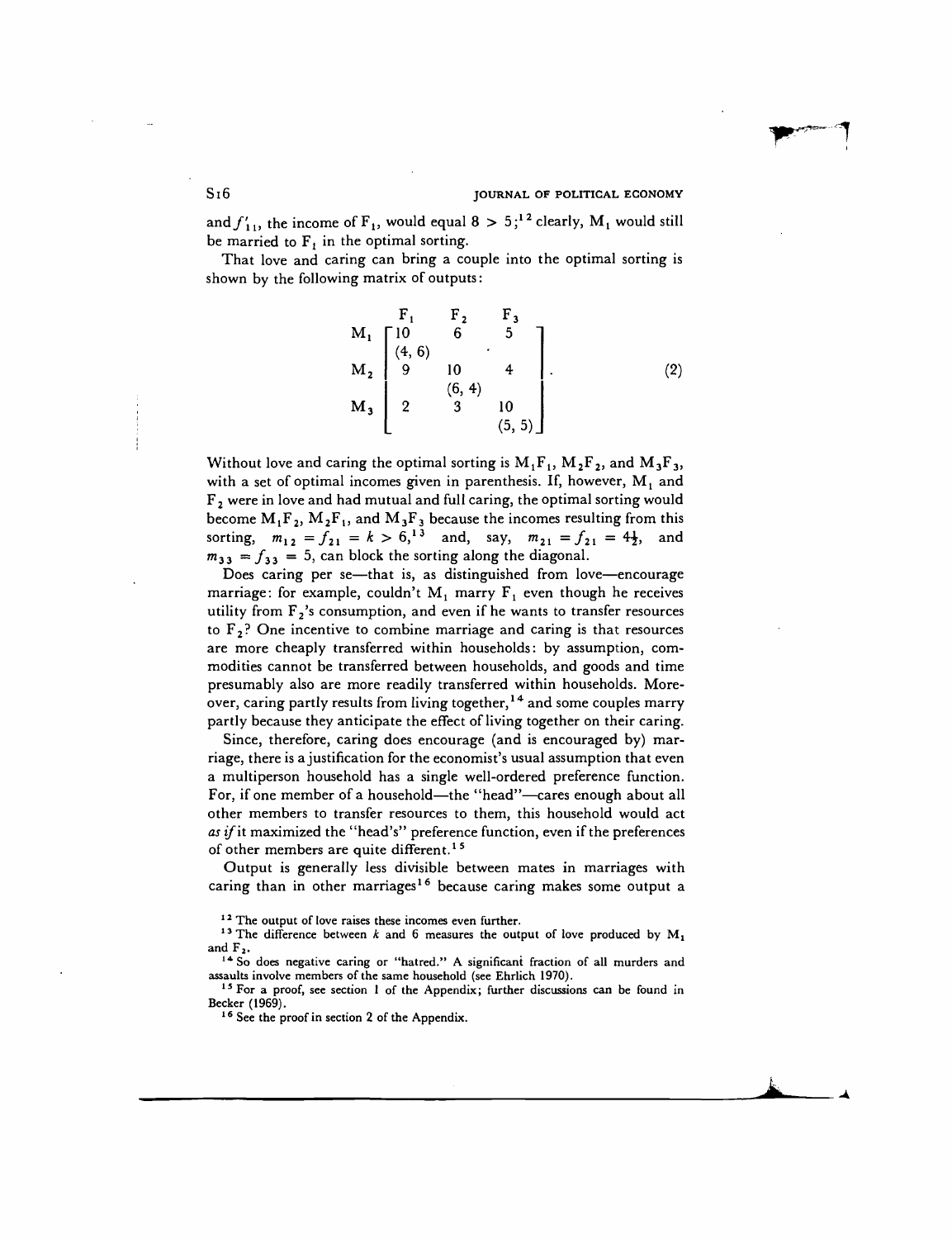## A THEORY OF MARRIAGE STRAINING STRAINING STRAINING STRAINING STRAINING STRAINING STRAINING STRAINING STRAINING STRAINING STRAINING STRAINING STRAINING STRAINING STRAINING STRAINING STRAINING STRAINING STRAINING STRAINING S

family commodity, which cannot be divided between mates. One implication of this is that marriages with caring are less likely to be part of the optimal sorting than marriages without caring that have the same total *income* (and thus have a greater total output).<sup>17</sup>

Another implication is that the optimal sorting of different traits can be significantly affected by caring, even if the degree of caring and the value of a trait are unrelated. Part I (1973) shows that when the division of output is so restricted that each mate receives a given fraction of the output of his or her marriage, beneficial traits are always strongly positively correlated in the optimal sorting. A negative correlation, on the other hand, is sometimes optimal when output is fully divisible. Caring could convert what would be an optimal negative correlation into an optimal positive one because of the restrictions it imposes on the division of output.

For example, assume that a group of men and women differ only in wage rates, and that each potential marriage has mutual and full caring, so that the degree of caring is in this case uncorrelated with the level of wage rates; then the optimal correlation between wage rates would be positive, although I showed in Part I (1973) that it is negative when there is no caring.<sup>18</sup> The (small amount of) evidence in that paper indicating that wage rates are negatively correlated suggests, therefore, that caring does not completely determine the choice of marriage mates.

# 3. Polygamy

Although monagamous unions predominate in the world today, some societies still practice polygamy, and it was common at one time. What determines the incidence of polygamous unions in societies that permit them, and why have they declined in importance over time?

I argued in Part I (1973) that polyandrists—women with several husbands—have been much less common than polygynists—men with several wives—because the father's identity is doubtful under polyandry. Todas of India did practice polyandry, but their ratio of men to women

<sup>17</sup> See the example discussed in section 2 of the Appendix.<br><sup>18</sup> As an example, let the matrix of outputs from different combinations of wage rates be

See the example, let the matrix of outputs from different combinations of wage rates be  
\n
$$
M_{w_1} = \begin{bmatrix} F_{w_1} & F_{w_2} \\ 5 & 10 \\ 6, 5 & 10 \end{bmatrix}
$$
\n
$$
M_{w_2} = \begin{bmatrix} F_{w_1} & F_{w_2} \\ 5 & 10 \\ 12 & 15 \end{bmatrix}
$$
\nIf outputs were fully divisible, the optimal sorting would be  $M_{w_1}F_{w_2}$  and  $M_{w_2}F_{w_1}$ , since

that maximizes the combined output over all marriages. With mutual and full caring in all marriages, the income of each mate equals the output in his or her marriage; these incomes are given in parenthesis. Clearly, the optimal sorting would now be  $M_{w_2}F_{w_2}$  and  $M_{w_1}F_{w_2}$ .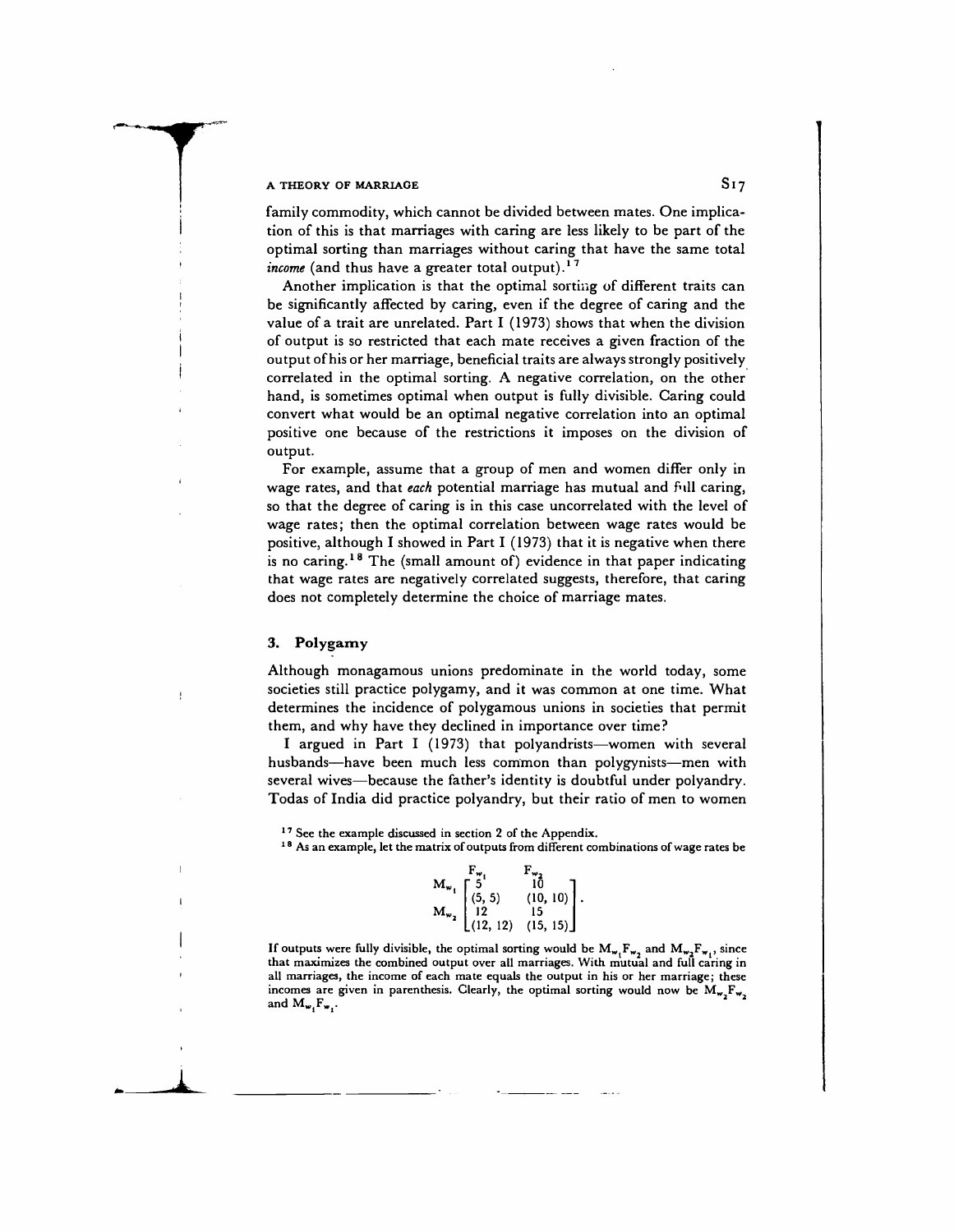was much above one, largely due to female infanticide.<sup>19</sup> They mitigated the effects of uncertainty about the father by usually having brothers (or other close relatives) marry the same woman.

I showed in Part I (1973) that if all men and all women were identical, if the number of men equaled the number of women, and if there were diminishing returns from adding an additional spouse to a household, then a monogamous sorting would be optimal, and therefore would maximize the total output of commodities over all marriages.20 If the plausible assumption of diminishing returns is maintained, inequality in various traits among men or in the number of men and women would be needed to explain polygyny.

An excess of women over men has often encouraged the spread of polygyny, with the most obvious examples resulting from wartime deaths of men. Thus, almost all the male population in Paraguay were killed during a war with Argentina, Brazil, and Uruguay in the nineteenth century,<sup>21</sup> and apparently polygyny spread afterward.

Yet, polygyny has occurred even without an excess of women; indeed, the Mormons practiced polygyny on a sizable scale with a slight excess of men.<sup>22</sup> Then inequality among men is crucial.

If the "productivity" of men differs, a polygynous sorting could be optimal, even with constant returns to scale and an equal number of men and women. Total output over all marriages could be greater if a second wife to an able man added more to output than she would add as a first wife to a less able one. Diminishing marginal products of men or women within each household do not rule out that a woman could have a higher marginal product as a second wife in a more productive household than as the sole wife in a less productive household.

Consider, for example, two identical women who would produce 5 units of output if single, and two different men who would each produce 8 and 15 units, respectively, if single. Let the married outputs be 14 and 27 when each man has one wife, and 18 and 35 when each has two.<sup>23</sup> Clearly, total output is greater if the abler man takes two wives and the

<sup>19</sup> See Rivers (1906). Whether the infanticide caused polyandry, or the reverse, is not clear.

<sup>20</sup> An optimal sorting has the property that persons not married to each other could not, by marrying, make some better off without making others worse off. I show in Part 1 (1973) that an optimal sorting maximizes total output of commodities.

 $21$  After the war, males were only 13 percent of the total population of Paraguay (see Encyclopaedia Britannica, 1973 ed., s.v. "Paraguay"). I owe this reference to T. W. Schultz.

 $22$  See Young (1954, p. 124). The *effective* number of women can exceed the number of men, even with an equal number at each age, if women marry earlier than men and if widowed women remarry. The number of women married at any time would exceed the number of men married because women would be married longer (to different men they would be sequentially polyandrous!). This apparently was important in Sub. Saharan Africa, where polygyny was common (see Dorjahn 1959).

<sup>23</sup> These numbers imply diminishing marginal products, since  $18 - 14 = 4 < 6$ , and  $35 - 27 = 8 < 12$ .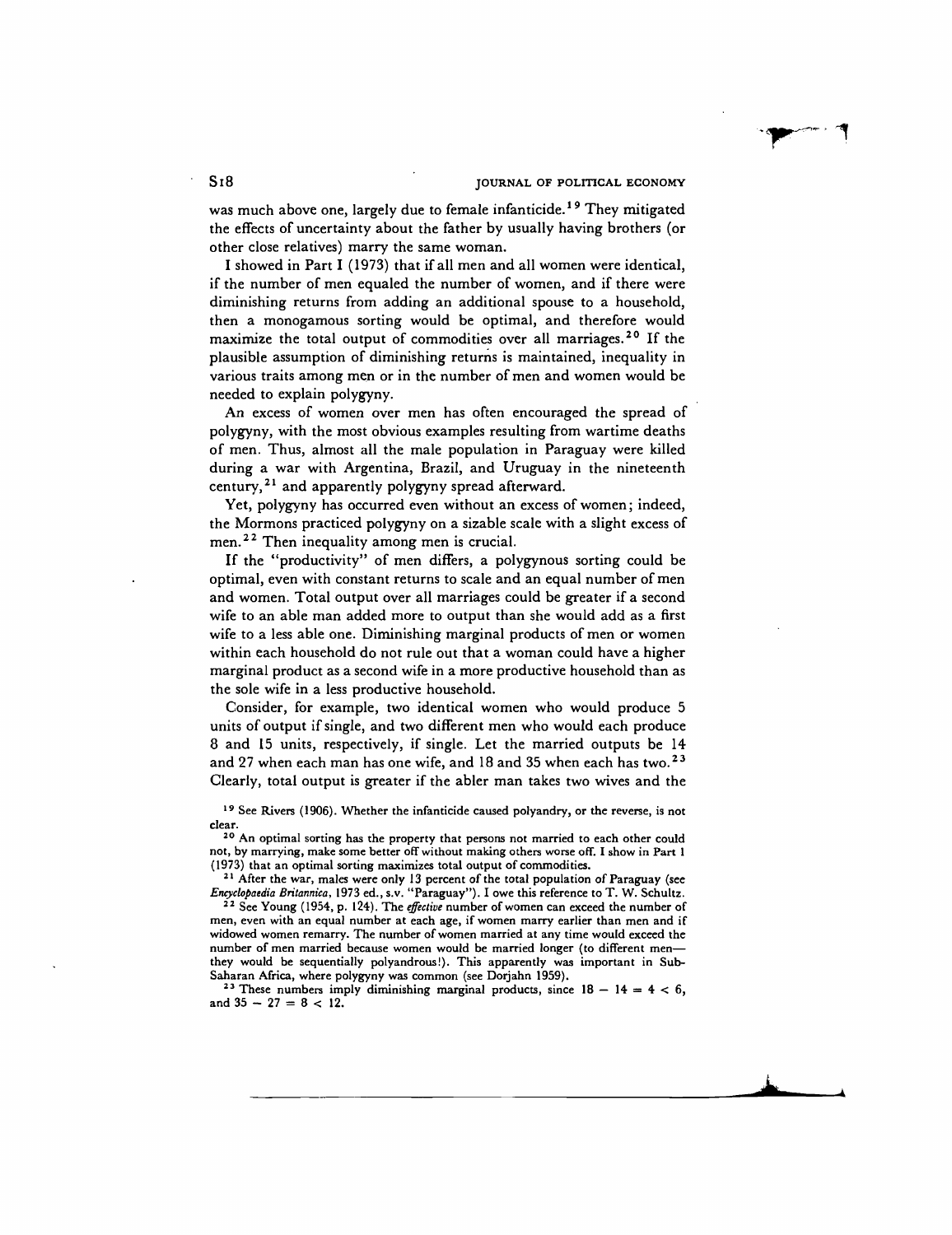# A THEORY OF MARRIAGE S19

other remains single than if they both take one wife:  $35 + 8 = 43 > 14 +$  $27 = 41$ . If the abler man received, say, 21 units and each wife received, say, 7 units, no one would have any incentive to change mates.

Our analysis implies generally that polygyny would be more frequent among more productive men—such as those with large farms, high positions, and great strength—an implication strongly supported by the evidence on polygyny. For example, only about 10—20 percent of the Mormons had more than one wife,<sup>24</sup> and they were the more successful and prominent ones. Although 40 percent of the married men in a sample of the Xavante Indians of Brazil were polygynous, "it was the chief and the heads of clans who enjoyed the highest degree of polygyny" (Salzano, Ned, and Maybury-Lewis 1967, p. 473). About 35 percent of the married men in Sub-Saharan Africa were polygynous (Dorjahn 1959, pp. 98—105), and they were generally the wealthier men. Fewer than 10 percent of the married men in Arab countries were polygynous, and they were the more successful, especially in agriculture (Goode 1963, pp. 101—4).

I do not have a satisfactory explanation of why polygyny has declined over time in those parts of the world where it was once more common.<sup>25</sup> The declines in income inequality and the importance of agriculture presumably have been partly responsible. Perhaps the sex ratio has become less favorable, but that seems unlikely, wartime destruction aside. Perhaps monogamous societies have superior genetic and even cultural natural selection (see the next section). But since more successful men are more likely to be polygynous, they are more likely to have relatively many children.26 If the factors responsible for success are "inherited," selection over time toward the "abler" might be stronger in polygynous than in monogamous societies. I have even heard the argument that Mormons are unusually successful in the United States because of their polygynous past! However, if the wives of polygynous males were not as able, on the average, as the wives of equally able monogamous males, selection could be less favorable in polygynous societies.

The decline in polygyny is usually "explained" by religious and legislative strictures against polygyny that are supposedly motivated by a desire to prevent the exploitation of women. But the laws that prevent men from taking more than one wife no more benefit women than the

<sup>24</sup> Young (1954, P. 441) says that "in some communities it ran ashigh as 20—25 percent of the male heads of families," but Arrington (1958, p. 238) says about 10 percent of all Mormon families were polygynous.

<sup>25</sup> Polygyny was more common in Islamic and African societies than in Western and Asian ones, although in China and Japan concubines had some of the rights and oblig-

<sup>26</sup> Salzano, Neel, and Maybury-Lewis (1967, p. 486) found evidence among the Xavante Indians of "similar means but significantly greater variance for number of surviving offspring for males whose reproduction is completed than for similar females." This indicates that polygynous males (the more successful ones) have more children than other males.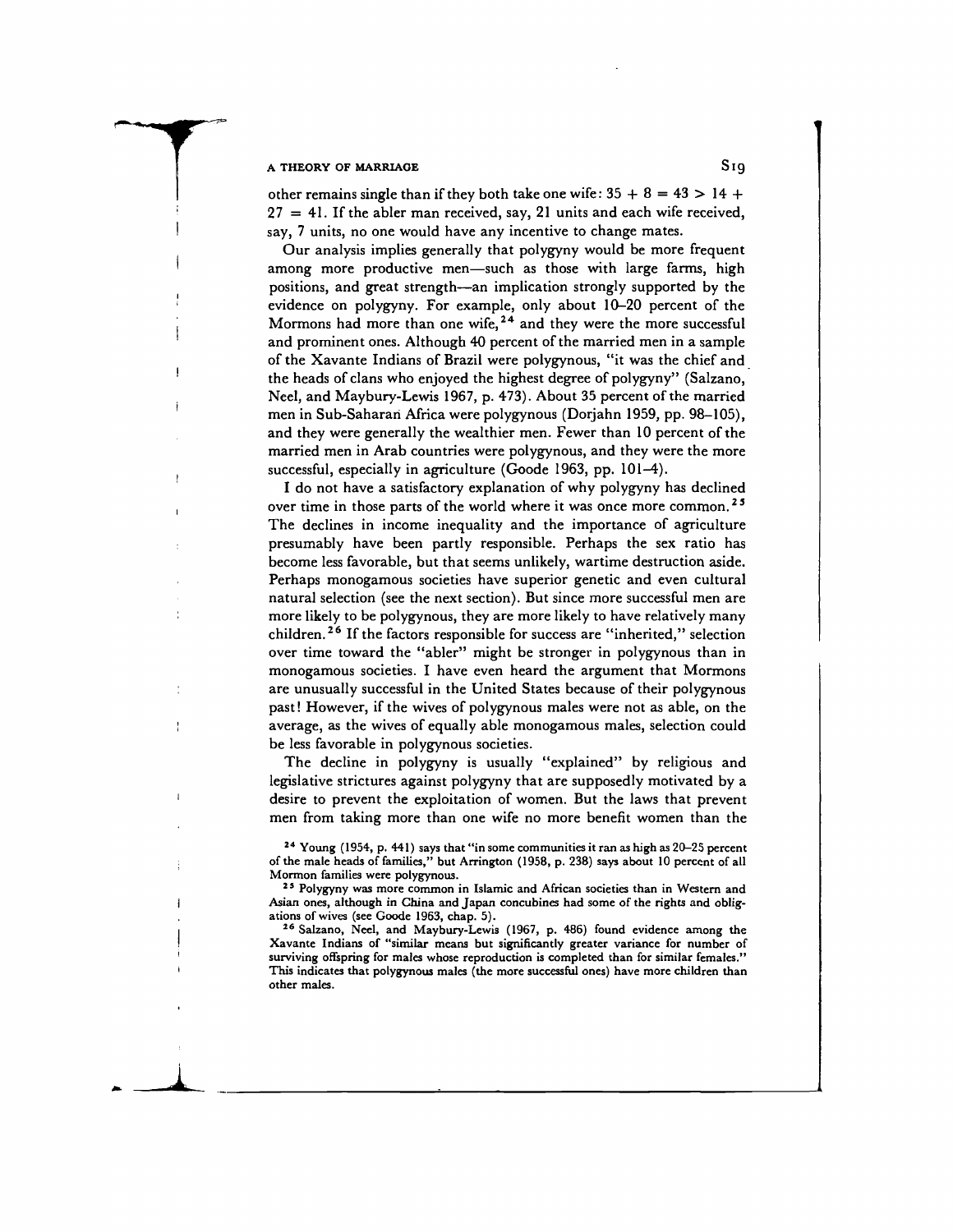laws in South Africa that restrict the ratio of black to white workers (see Wilson 1972, p. 8) benefit blacks. Surely, laws against polygyny reduce the "demand" for women, and thereby reduce their share of total household output and increase the share of men.27

# 4. Assortive Mating, Inequality, and Natural Selection

I pointed out in Part I (1973) that positive assortive mating of different traits reduces the variation in these traits between children in the same family (and this is one benefit of such mating). Positive assortive mating also, however, increases the inequality in traits, and thus in commodity income, between families. Note that the effects on inequality in commodity and money incomes may be very different; indeed, if wage rates, unlike most other traits, are negatively sorted (as argued in Part I), assortive mating would reduce the inequality in money earnings and increase that in commodity income.

Positive sorting of inherited traits, like intelligence, race, or height, also increases the inequality in these traits among children in different families, and increases the correlation between the traits of parents and children (see proofs in Cavalli-Sforza and Bodmer [1971, chap. 9]). Moreover, positive sorting, even of noninherited traits such as education, often has the same effect because, for example, educated parents are effective producers of "education-readiness" in their children (see Leibowitz [1972] and the papers by her and Benham in this volume). The result is an increase in the correlation between the commodity incomes of parents and children, and thereby an increase in the inequality in commodity income among families spanning several generations. That is, positive assortive mating has primary responsibility for noncompeting groups and the general importance of the family in determining economic and social position that is so relevant for discussions of investment in human capital and occupational position.

Since positive assortive mating increases aggregate commodity income over all families, the level of and inequality in commodity income are affected in different ways. Probably outlawing polygyny has reduced the

<sup>&</sup>lt;sup>27</sup> An alternative interpretation of the religious and legislative strictures against polygyny is that they are an early and major example of discrimination against women, of a similar mold to the restrictions on their employment in certain occupations, such as the priesthood, or on their ownership of property. This hypothesis has been well stated by (of all people!) George Bernard Shaw: "Polygamy when tried under modern democratic conditions as by the Mormons, is wrecked by the revolt of the mass of inferior men who are condemned to celibacy by it; for the maternal instinct leads a woman to prefer a tenth share in a first rate man to the exclusive possession of a third rate." See his "Maxims for Revolutionists" appended to Man and Superman (Shaw 1930, p. 220). Shaw was preoccupied with celibacy; he has three other maxims on celibacy, one being "any marriage system which condemns a majority of the population to celibacy will be violently wrecked on the pretext that it outrages morality" (1930, p. 220).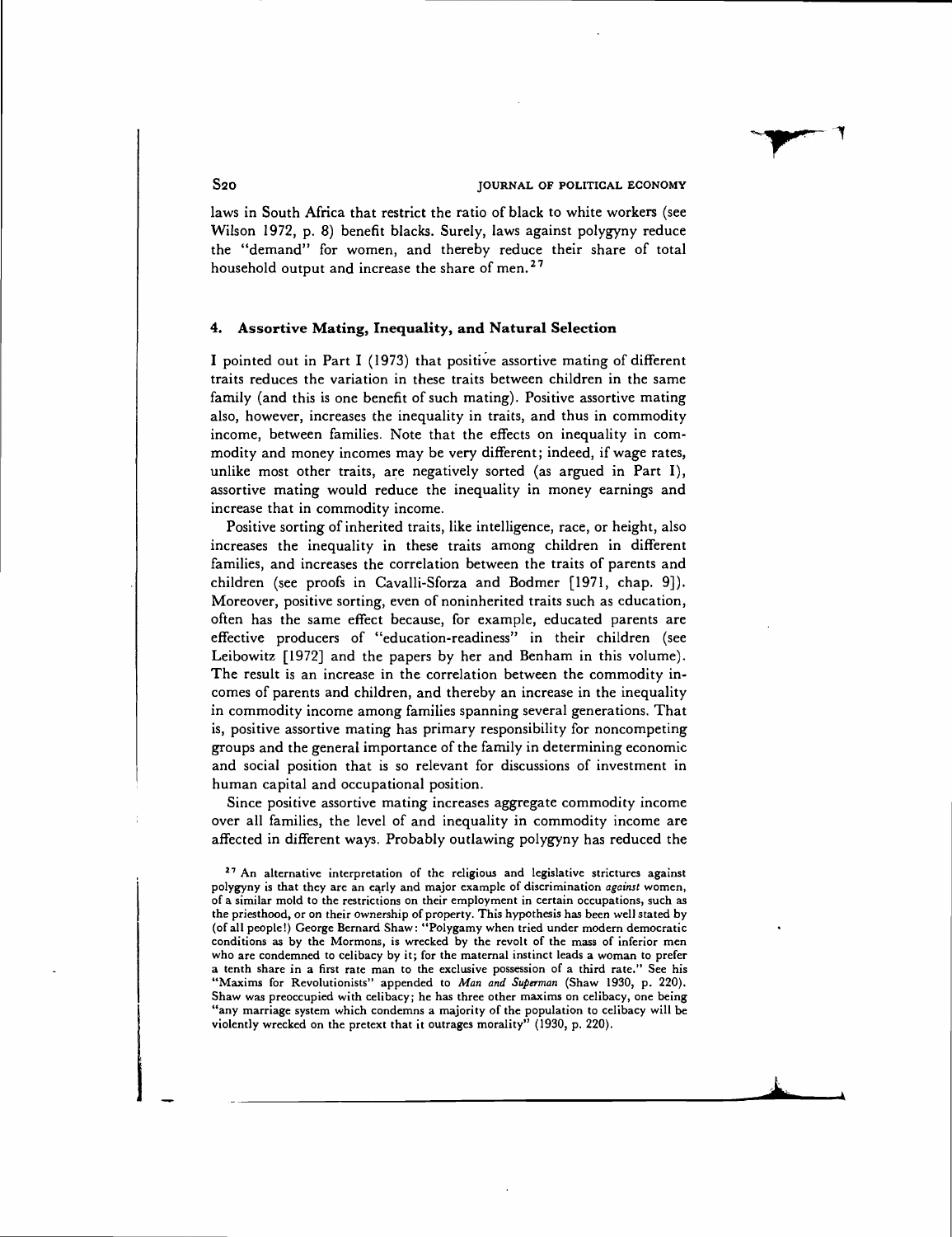## A THEORY OF MARRIAGE S21

inequality in commodity income among men at the price of reducing aggregate commodity income. Perhaps other restrictions on mating patterns that reduce inequality would be tolerated, but that does not seem likely at present.

Since positive assortive mating increases the between-family variance, it increases the potential for genetic natural selection, by a well-known theorem in population genetics.28 The actual amount of selection depends also on the inheritability of traits, and the relation between the levels of the traits of mates and the number of their surviving children (called "fitness" by geneticists). For example, given the degree of inheritability of intelligence, and a positive (or negative) relation between number of children and average intelligence of parents, the rate of increase (or decrease) per generation in the average intelligence of a population would be directly related to the degree of positive assortive mating by intelligence.

Moreover, the degree of assortive mating is not independent of inheritability or of the relation between number of children and parental traits. For example, the "cost" of higher-"quality" children may be lower to more-intelligent parents, and this affects the number (as well as quality) of children desired.<sup>29</sup> In a subsequent paper I expect to treat more systematically the interaction between the degree of assortive mating and other determinants of the direction and rate of genetic selection.

# 5. Life-Cycle Marital Patterns

Life-cycle dimensions of marital decisions—for instance, when to marry, how long to stay married, when to remarry if divorced or widowed, or how long to stay remarried—have received little attention in my earlier paper or thus far in this one. These are intriguing but difficult questions, and only the broad strokes of an analysis can be sketched at this time. A separate paper in the not-too-distant future will develop a more detailed empirical as well as theoretical analysis.

A convenient, if artificial, way to categorize the decision to marry is to say that a person first decides when to enter the marriage market and then searches for an appropriate mate.<sup>30</sup> The age of entry would be earlier 1

<sup>28</sup> This theorem was proved by Fisher (1958, pp. 37—38) and called "the fundamental theorem of natural selection." For a more recent and extensive discussion, see Cavalli-Sforza and Bodmer (1971, sec. 6.7).

 $39$  For a discussion of the interaction between the quantity and quality of children, see.<br>Becker and Lewis (1973).

age at entry int<br>to find a mate. <sup>30</sup> This categorization is made in an important paper by Coale and McNeil, "The Distribution by Age of the Frequency of First Marriage in a Female Cohort" (1973). They show that the frequency distribution of the age at first marriage can be closely fitted in a variety of environments by the convolution of a normal distribution and two or three exponential distributions. The normal distribution is said to represent the distribution of age at entry into the marriage market, and the exponential distributions, the time it takes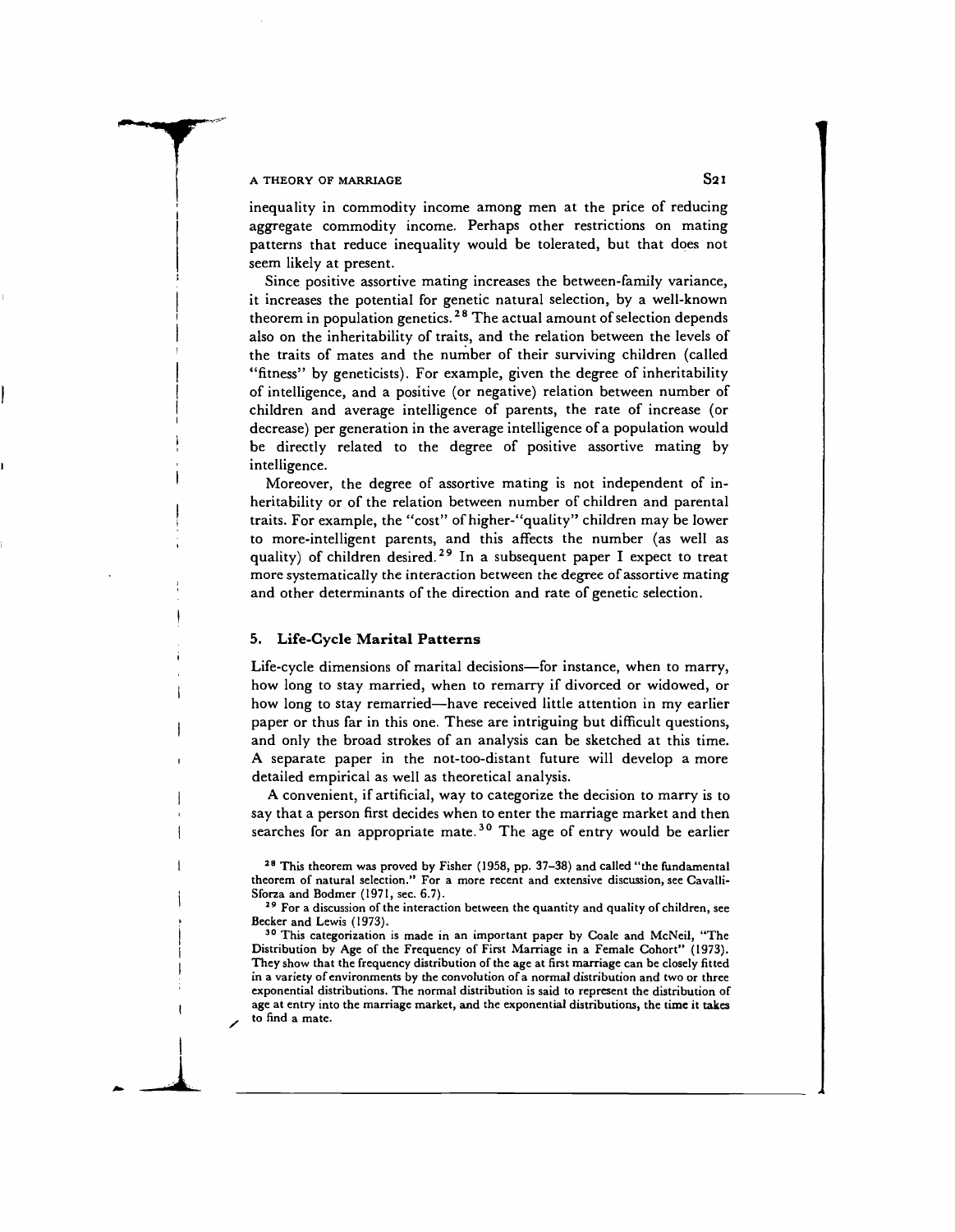the larger the number of children desired, the higher the expected lifetime income, and the lower the level of education.<sup>31</sup>

Once in the marriage market, a person searches for a mate along the lines specified in the now rather extensive search literature.<sup>32</sup> That is, he searches until the value to him of any expected improvement in the mate he can find is no greater than the cost of his time and other inputs into additional search. Some determinants of benefits and costs are of special interest in the context of the marriage market.

Search will be longer the greater the benefits expected from additional search. Since benefits will be greater the longer the expected duration of marriage, people will search more carefully and marry later when they expect to be married longer, for example, when divorce is more difficult or adult death rates are lower. Search may take the form of trial living together, consensual unions, or simply prolonged dating. Consequently, when divorce becomes easier, the fraction of persons legally married may actually increase because of the effect on the age at marriage. Indeed, in Latin America, where divorce is usually impossible, a relatively small fraction of the adult population is legally married because consensual unions are so important (see Kogut 1972); and, in the United States, a smaller fraction of women have been married in those states having moredifficult divorce laws (see Freiden  $[1972]$  and his paper in this volume).<sup>33</sup>

Search would also be longer the more variable potential mates were because then the expected gain from additional "sampling" would be greater. Hence, other determinants being the same, marriage should generally be later in dynamic, mobile, and diversified societies than in static, homogeneous ones.

People marry relatively early when they are lucky in their search. They also marry early, however, when they are unduly pessimistic about their prospects of attracting someone better (or unduly optimistic about persons they have already met). Therefore, early marriages contain both lucky and pessimistic persons, while later marriages contain unlucky and optimistic ones.

The cost of search differs greatly for different traits: the education, income, intelligence, family background, perhaps even the health of persons can be ascertained relatively easily, but their ambition, resiliency under pressure, or potential for growth are ascertained with much greater difficulty.<sup>34</sup> The optimal allocation of search expenditures implies that marital decisions would be based on fuller information about more-easily searched traits than about more-difficult-to-search traits. Presumably,

/

<sup>&</sup>lt;sup>31</sup> For a theoretical and empirical study of these and other variables, see Keeley (1973).  $3^2$  The pioneering paper is by Stigler (1961). For more recent developments, see McCall

<sup>(1970)</sup> and Mortensen (1970).

<sup>&</sup>lt;sup>33</sup> These results are net of differences in income, relative wages, and the sex ratio.

<sup>&</sup>lt;sup>34</sup> In the terminology of Nelson (1970), education, income, and intelligence are "search" traits, whereas resiliency and growth potential are "experience" traits.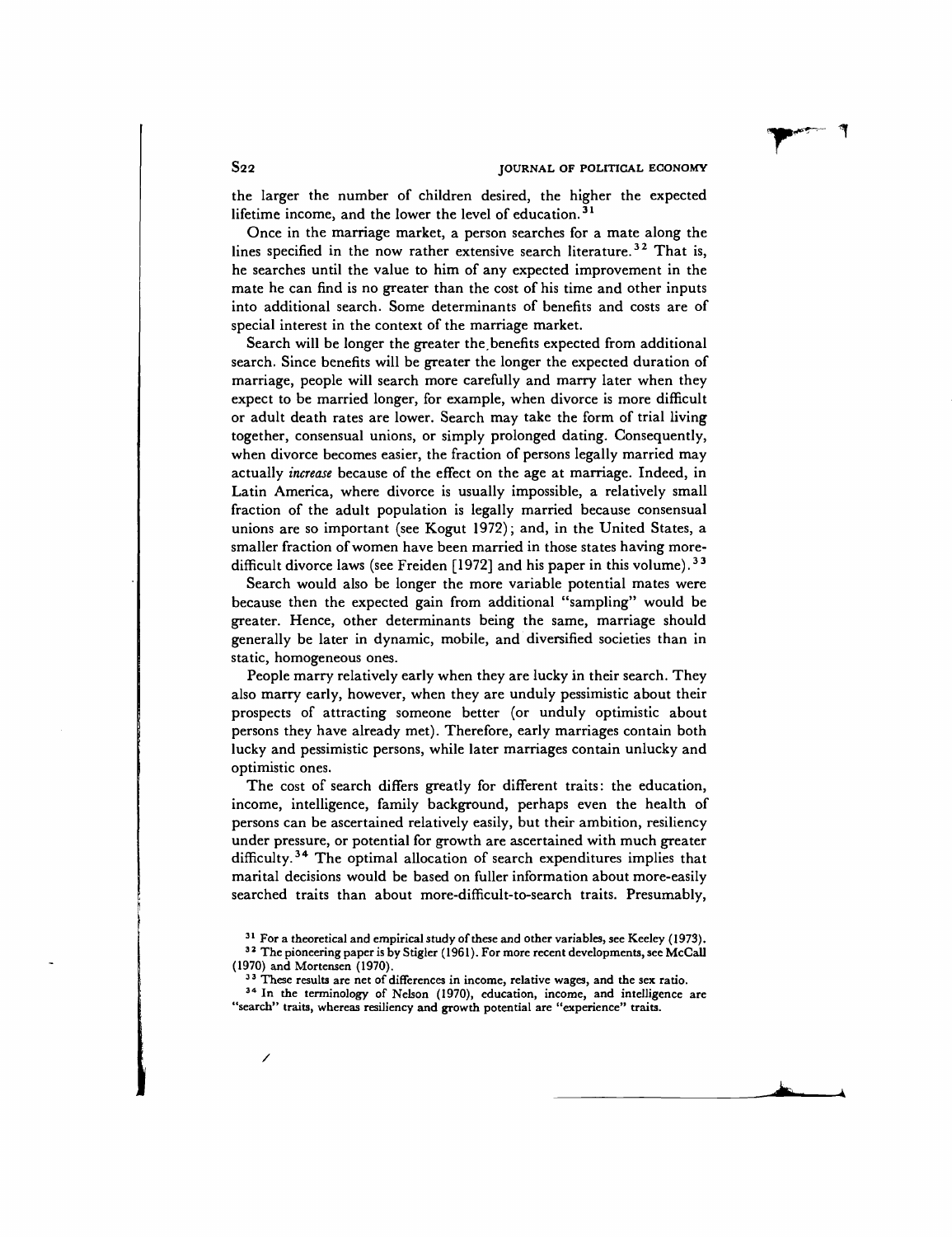# A THEORY OF MARRIAGE  $S_{23}$

therefore, an analysis of sorting that assumes perfect information (as in Part I [1973]) would predict the sorting by more-easily searched traits, such as education, better than the sorting by more-difficult-to-search traits, such as resiliency.35

Married persons also must make decisions about marriage: should they separate or divorce, and if they do, or if widowed, when, if ever, should they remarry? The incentive to separate is smaller the more important are investments that are "specific" to a particular marriage.<sup>36</sup> The most obvious and dominant example of marriage-specific investment is children, although knowledge of the habits and attitudes of one's mate is also significant. Since specific investments would grow, at least for quite a while, with the duration of marriage, the incentive to separate would tend to decline with duration.

The incentive to separate is greater, on the other hand, the more convinced a person becomes that the marriage was a "mistake." This conviction could result from additional information about one's mate or other potential mates. (Some "search" goes on, perhaps subconsciously, even while one is married!) If the "mistake" is considered large enough to outweigh the loss in marriage-specific capital, separation and perhaps divorce will follow.

The analysis in Part I (1973) predicts sorting patterns in a world with perfect information. Presumably, couples who deviate from these patterns because they were unlucky in their search are more likely than others to decide that they made a "mistake" and to separate as additional information is accumulated during marriage. If they remarry, they should deviate less from these patterns than in their first marriage. For example, couples with relatively large differences in education, intelligence, race, or religion, because they were unlucky searchers, should be more likely to separate, $37$  and should have smaller differences when they remarry. In the subsequent paper referred to earlier, I plan to develop more systematically the implications of this analysis concerning separation, divorce, and remarriage, and to test them with several bodies of data.

#### 6. Summary

∕

The findings from this extension of my earlier paper on "The Theory of Marriage" (1973) include:

a) An explanation of why persons who care for each other are more likely to marry each other than are otherwise similar persons who do not.

 $35$  See the discussion in section 3 of the Appendix.<br><sup>36</sup> The distinction between general and specific investment is well known, and can be found in Becker (1964, chap. 1 1). Children, for example, would be a specific investment if the pleasure received by a parent were smaller when the parent was (permanently) separated from the children.<br><sup>37</sup> If they have relatively large differences because they were less efficient searchers,

they may be less likely to separate.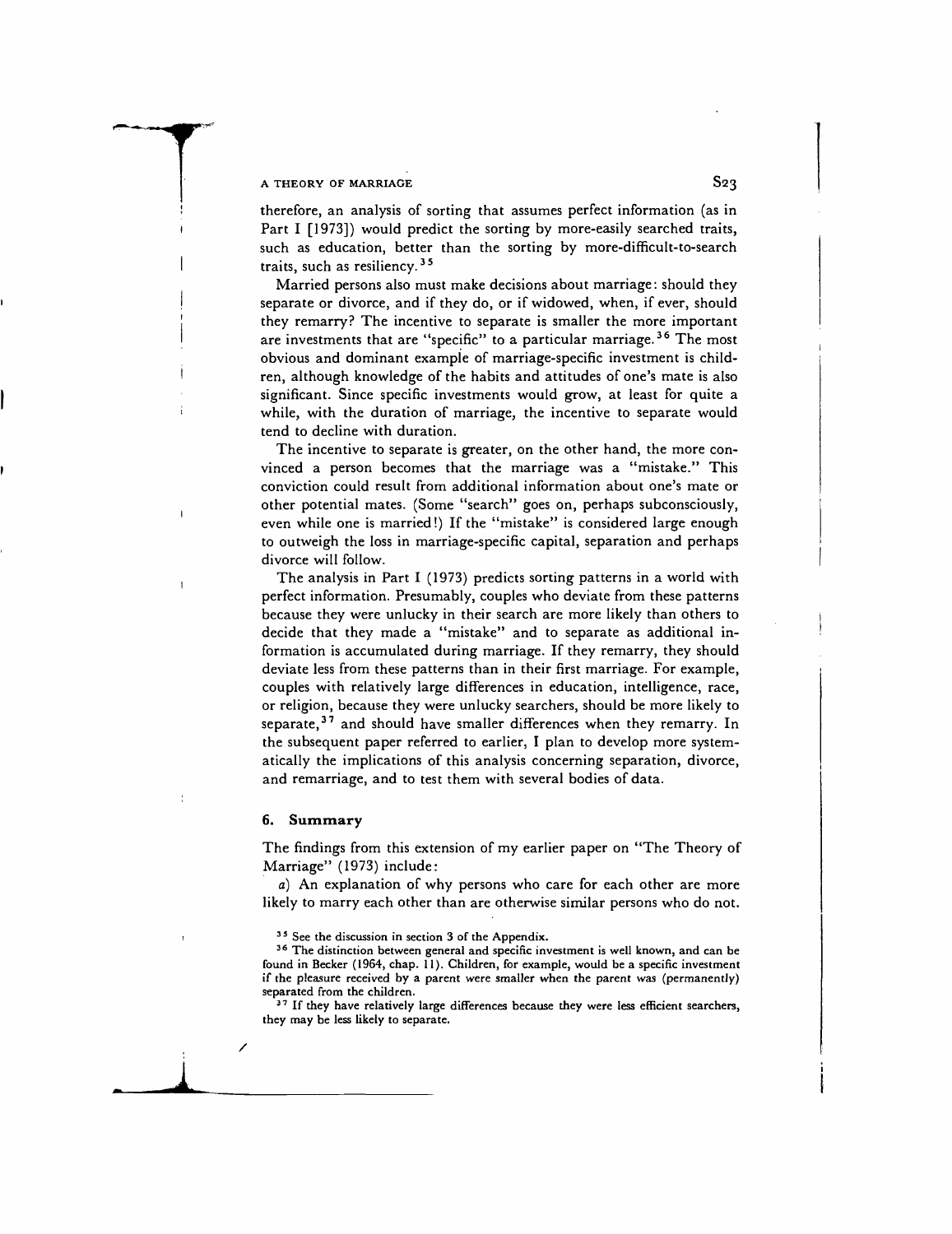This in turn provides a justification for assuming that each family acts as if it maximizes a single utility function.

b) An explanation of why polygyny, when permitted, has been more common among successful men and, more generally, why inequality among men and differences in the number of men and women have been important in determining the incidence of polygyny.

 $c)$  An analysis of the relation between natural selection over time and assortive mating, which is relevant, among other things, for understanding the persistence over several generations of differences in incomes between different families.

d) An analysis of which marriages are more likely to terminate in separation and divorce, and of how the assortive mating of those remarrying differs from the assortive mating in their first marriages.

The discussion in this paper is mainly a series of preliminary reports on more extensive studies in progress. The fuller studies will permit readers to gain a more accurate assessment of the value of our economic approach in understanding marital patterns.

# Mathematical Appendix

1. Formally, M (or F) maximizes his utility function

$$
U_m = U_m(Z_m, Z_f) \tag{A1}
$$

subject to the constraints

$$
\begin{array}{l}\nZ_m^0 - C_m = Z_m \\
Z_f^0 + C_m = Z_f \\
C_m \geq 0\n\end{array},\n\tag{A2}
$$

where  $Z_m^0$  and  $Z_r^0$  are the market allocations of output to M and F, and  $C_m$  is the amount transferred by M to F. If  $C_m > 0$ , these constraints can be reduced to a single income constraint by substitution from the  $Z_f$  into the  $Z_m$  equation:

$$
m_{mf} = Z_{mf} = Z_f^0 + Z_m^0 = Z_m + Z_f, \tag{A3}
$$

where  $Z_{mf}$  is the output produced by M and F, and  $m_{mf}$  is M's income. Maximization of  $U_m$  subject to this single income constraint gives

$$
\frac{\partial U_m}{\partial Z_m} = \frac{\partial U_m}{\partial Z_f} \tag{A4}
$$

If  $C_m = 0$ ,  $U_m$  is maximized subject to the two constraints  $Z_m^0 = Z_m$  and  $Z_f^0 = Z_f$ . The equilibrium conditions are  $\partial U_m/\partial Z_m = \lambda_m$ ,  $\partial U_m/\partial Z_f = \mu_m$ , where  $\lambda_m$  and  $\mu_m$  are the marginal utilities of additional  $Z_m^{\circ}$  and  $Z_f^{\circ}$ , respectively. The income of M would then be

$$
m_{mf} = Z_m^0 + (\mu_m/\lambda_m) Z_f^0, \tag{A5}
$$

where  $\mu_m/\lambda_m$  is the "shadow" price of  $Z_f$  to M in terms of  $Z_m$ .

Since  $\mu_m/\lambda_m < 1$  (otherwise  $C_m > 0$ ),

$$
Z_{m}^{0} + \frac{\mu_{m}}{\lambda_{m}} Z_{f}^{0} < Z_{mf} = Z_{m}^{0} + Z_{f}^{0}.
$$
 (A6)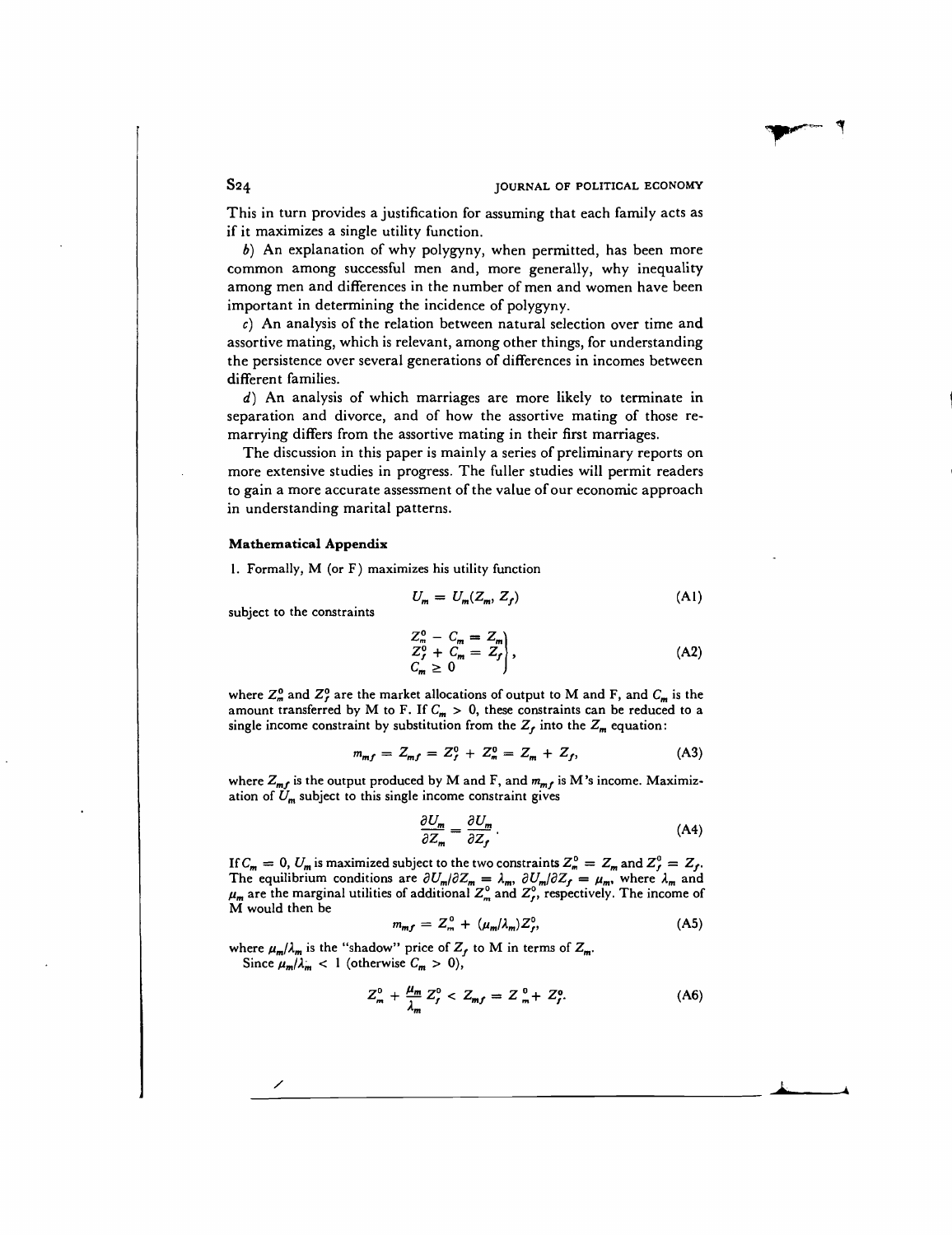## A THEORY OF MARRIAGE S25

If  $C_m > 0$ , the "family" consisting of M and F would act as if it maximized the single "family" utility function  $U_m$  subject to the single family budget constraint given by  $(A3)$ , even if F's utility function were quite different from  $U_m$ . In effect, transfers between members eliminate the conflict between different members' utility functions.

2. Total income in a marriage between M and F is

$$
m_{mf} + f_{mf} = I_{mf} = Z_{mf} + p_m Z_{mf}^{\, \prime} + p_f Z_{mf}^{\, m},
$$

where  $I_{mf}$  is the total income in the marriage,  $Z_{mf}^m$  and  $Z_{mf}^f$  are the outputs allocated to M and F,  $Z_{mf}$  (= $Z_{mf}$  +  $Z_{mf}$ ) is total output,  $p_m$  is the shadow price to M of a unit of  $Z'_m$ , and  $p_f$  is a shadow price to F of a unit of  $Z^m_{m'}$ . Their incomes must be in the intervals

$$
Z_{mf}^{m} + p_{m} Z_{mf}^{J} = m_{mf} \le Z_{mf},
$$
  
\n
$$
Z_{mf}^{J} + p_{f} Z_{mf}^{m} = f_{mf} \le Z_{mf}.
$$
\n(A7)

If  $p_m = p_f = 0$  no caring  $-m_{mf}$  and  $f_{mf}$  can be anywhere between 0 and  $Z_{mf}$ . But if  $p_m = p_f = 1$ —mutual and full caring—then  $m_{mf} = f_{mf} = Z_{mf}$ . And, more generally, if  $p_m$  and  $p_f > 0$ , then

$$
Z_{mf}^m < m_{mf} \le Z_{mf} < I_{mf},
$$
\n
$$
Z_{mf}^m < f_{mf} \le Z_{mf} < I_{mf}.
$$
\n(A8)

Consider the following matrix of total incomes:

/

İ

 $\overline{\mathbf{I}}$ 

 $\mathbf{I}$ 

$$
F_1 \tF_2\nM_1 \tB \t8 \t8 \t(4, 4)\nM_2 \t(7 \t(3, 4)
$$
\n(A9)

On the surface, both sortings are equally optimal, but this is not so if only  $M_1$ and F<sub>2</sub> have a marriage with caring, say full and mutual, so that  $m_{12} = f_{12}$ 4.<sup>38</sup> The sorting  $M_1F_2$  and  $M_2F_1$  is not as viable as the sorting  $M_1F_1$  and  $M_2F_2$ because income is more divisible between  $M_1$  and  $F_1$  than between  $M_1$  and  $F_2$ .<sup>35</sup> For if, say,  $m_{11} = 4\frac{1}{2}$ ,  $f_{11} = 3\frac{1}{2}$ ,  $m_{22} = 4\frac{1}{2}$ , and  $f_{22} = 2\frac{1}{2}$ , no two persons have an incentive to change mates and marry each other.<sup>40</sup> On the other hand, since  $m_{12} = f_{12} = 4$ , unless  $m_{21} = 3$  and  $f_{21} = 4$ , either  $M_1$  and  $F_1$ , or  $M_2$  and  $F_2$ would be better off by marrying each other. If  $m_{21} = 3$  and  $f_{21} = 4$ ,  $M_1$  and  $F_1$ , and  $M_2$  and  $F_2$  could be just as well off by marrying each other. Therefore, this sorting is not as viable as the sorting that does not have any marriages with caring.

3. Assume that the gain from marriage of a particular person M is positively related to the expected values of two traits of his mate, as in  $m = g(A_1, A_2)$ , with

<sup>&</sup>lt;sup>38</sup> The output between M<sub>1</sub> and F<sub>2</sub> also equals four, half that between M<sub>1</sub> and F<sub>1</sub>.

<sup>&</sup>lt;sup>39</sup> Or, put differently, the output between  $M_1$  and  $F_1$  exceeds that between  $M_1$  and  $F_2$ .<br><sup>40</sup>  $F_2$  would prefer to marry M<sub>1</sub>, but could not induce M<sub>1</sub> to do so because  $m_{12}$ 

cannot exceed four, the output produced by  $M_1$  and  $F_2$  (see eq. [A7]), which is less than  $m_{11} = 4\frac{1}{2}$ .